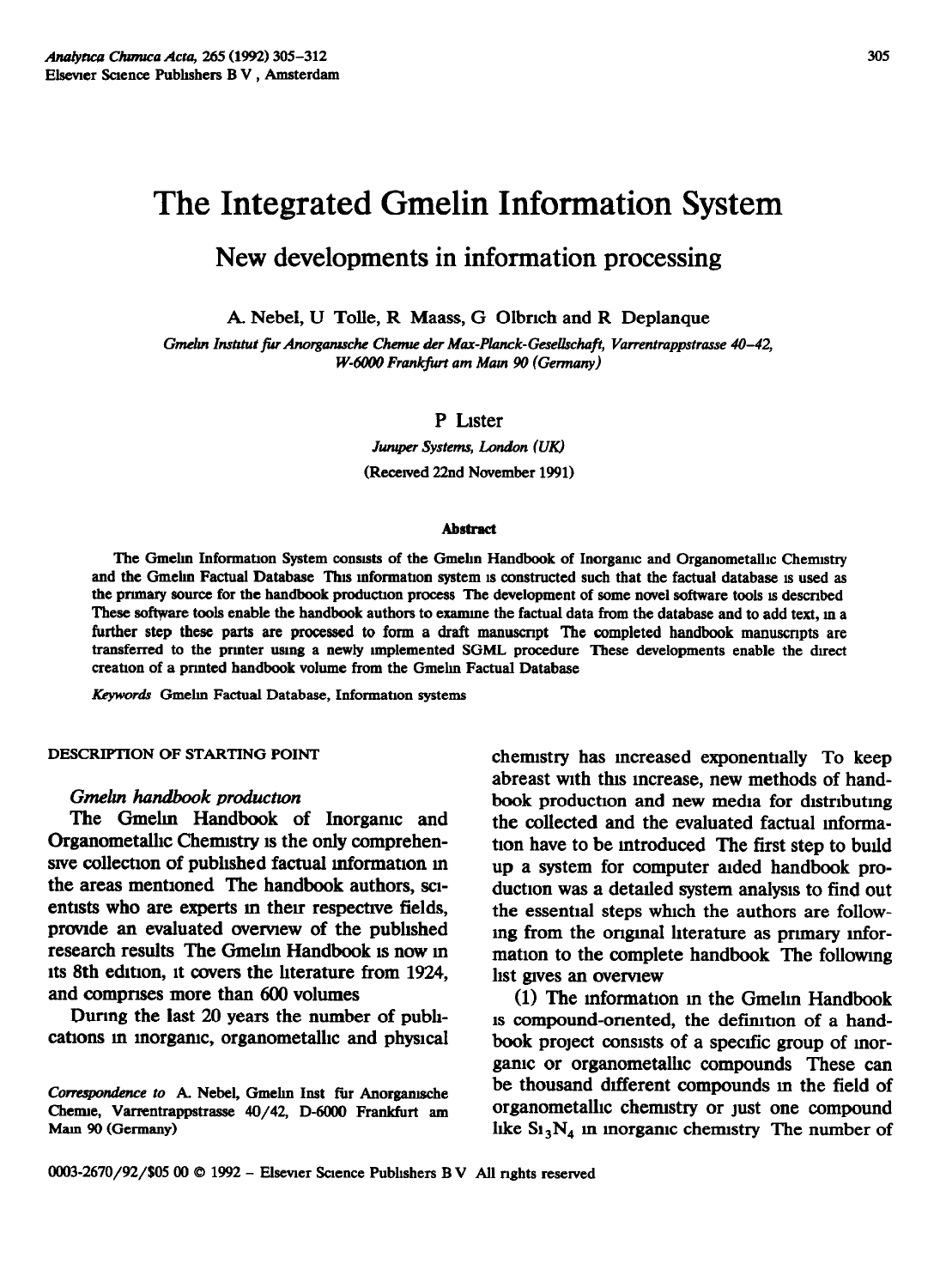compounds m one defined project depends m most cases on the number of pubhshed facts The different elements in the periodic system are described one after the other followmg the Gmelm system After collectmg the relevant hterature the handbook author has to read the publications very carefully Durmg this study he extracts mformation about the compounds and their factual data and stores these m an electromc card mdex

(2) After completion of this work an author has to sort the extracted data. Essentially this is a step of mvertmg the data from a citation-compound-facts hierarchy to a compound-facts-atation orientated one In the handbook the compound 1s the key entry to the factual mformatlon

(3) After the sortmg step, an author selects parts of the excerpted data to create the handbook manuscripts Typically he describes at first the methods of preparation for a gven compound The order of factual mformatlon m the Gmelin Handbook follows a convention

(4) Durmg the creation of the handbook manuscript the most important step 1s the comparison of different publications about the same fact and the same compound In consequence, the handbook presents factual information which 1s completely reviewed and evaluated, based on all publications dealing with a specific compound

 $(5)$  After different steps of reviewing, the editor collects all the partial manuscripts to the complete manuscript of the volume which 1s then transferred to the prmter

Before 1989, all the steps described were done by conventional methods without electronic data processing with the exception of one author group working in the field of organometallic chemistry who utilized text processing on PCs

#### The *Gmeh Factual Database*

In December 1991, after five years of development the Gmelm Instrtute presented the Gmelm Factual Data Base to the screntrfic public In this project an effort was made to store factual data from research m the fields of morgamc, organometalhc and physlcal chenustry Thus the user now has online access to factual and numerical data in a systematic and compound-related way The Gmelin Database represents the largest elec-



Fig 1 Hierarchical structure of the Gmelin Factual Database

tronic storage of information in the areas mentioned The following list gives an overview for the different facts covered by the data acquisition and stored in the database formation and synthesis, chemical reaction, electric properties, electrochenucal reaction, condensed phase, citation, magnetic properties, mechamcal properties, molecular properties, multi component systems, optical properties, phase transition, spectroscopic propertles, thermal properties, thermodynanuc data, transport phenomena, structure, substance ldentlflcatlon

Figure 1 shows the hierarchical scheme of the database and the connections between the differ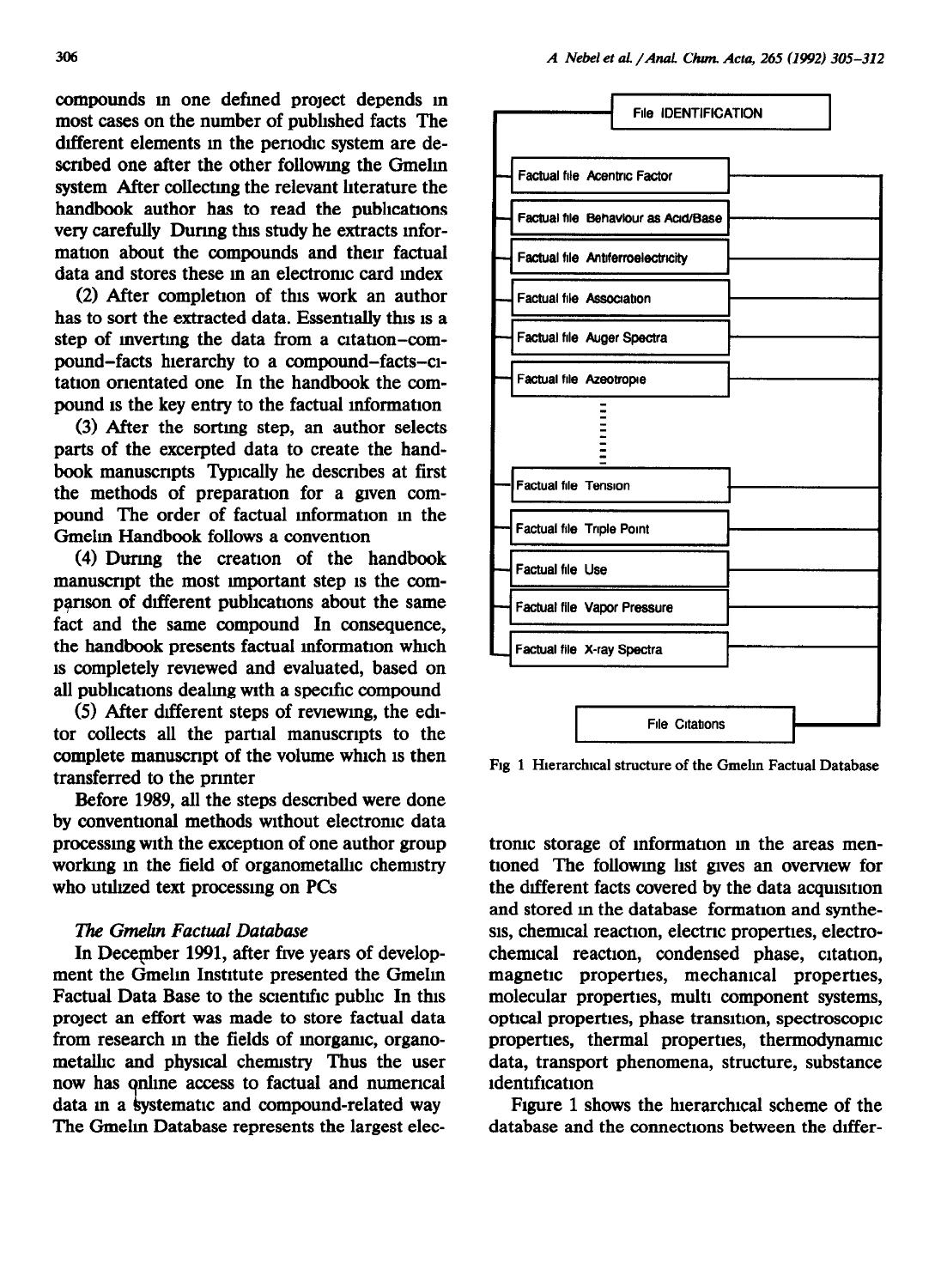ent levels of information This scheme is important for the next sections for descrrbmg the mtegration of both media, the handbook and the database

#### THE **CONCEPT OF THE INTEGRATED GMELIN IN-FORMATION SYSTEM**

The Gmelin Institute offers two different media for the dlstnbutron of factual mformatlon to the public Each of these 1s characterrzed by Its own specific attnbutes The handbook presents complete information, reviewed by scientists In many fields of morgamc chermstry descriptive text 1s necessary for this task On the other hand, the database enables the online retrieval of factual and numerical data for morgamc and organometalhc compounds

The following points are important for the mtegratlon of handbook and database mto one mformation system

(1) The Gmelm Factual Database 1s the pnmary source of data m the handbook production The Gmelin Factual Database will be used as the mam source of prnnary data for the handbook production In those cases where the content of the database 1s not complete, additional hterature will be added, when available

(2) Additional evaluation of database contents

The Gmelm Factual Database as a source of primary data enables evaluation of the data in addition to that done by the quahty control before data processmg A handbook author at the beginning of a project will be provided with a complete mformatlon package (compounds, facts, and citations) instead of the isolated citation information m the conventional procedure Durmg the handbook production an author reads the ongmal citations very carefully and then compares the contents m the database with the published data As a consequence, the onlme version of the Gmehn Factual Database presents factual and numeric data on a high quality level

(3) Additional acquisition of factual data durmg handbook production

The study of the ongmal hterature by the authors

1s the source of additional data which will be stored in the database For example, line positions of IR spectra which are not collected during the primary data acquisition for the Gmelin Factual Database can be stored durmg the creation of a related handbook article

(4) Additional acquisition of bibliographic data durmg handbook production

An author who is excerpting original literature wdl find additional citations not present m the database With the aid of a new component for ordermg the literature m the Integrated Information System the data acquisition from these artlcles will be initiated

(5) Handbook manuscripts stored in the database

Handbook manuscripts created m the system can be stored together with the database for future onlme retneval

## **THE INTEGRATED GMELIN INFORMATION SYSTEM**

The Integrated Gmelm Information System 1s a repository for scientific information in the fields of morgamc, organometalhc and physical chemistry It enables the presentation of the stored data in different forms and media

- The Gmelm Factual Database as an online version,

- The Gmelm Handbook Volumes of the 8th edition.

- The Gmehn Factual Database as an mhouse version,

- Specific selected parts of the Gmehn Factual Database as mhouse versions

The different components and their role in the Integrated Gmehn Information System are shown m Fig 2

## *l%e Productwn Database GFDB (Gmeitn Factual Database)*

This reference database was implemented on an IBM mamframe of the Gmelm-Bellstem-Computer Center The data processing and the registration of the different chemical compounds is also done on the mainframe Every data mampulation for corrections etc is stored in the refer-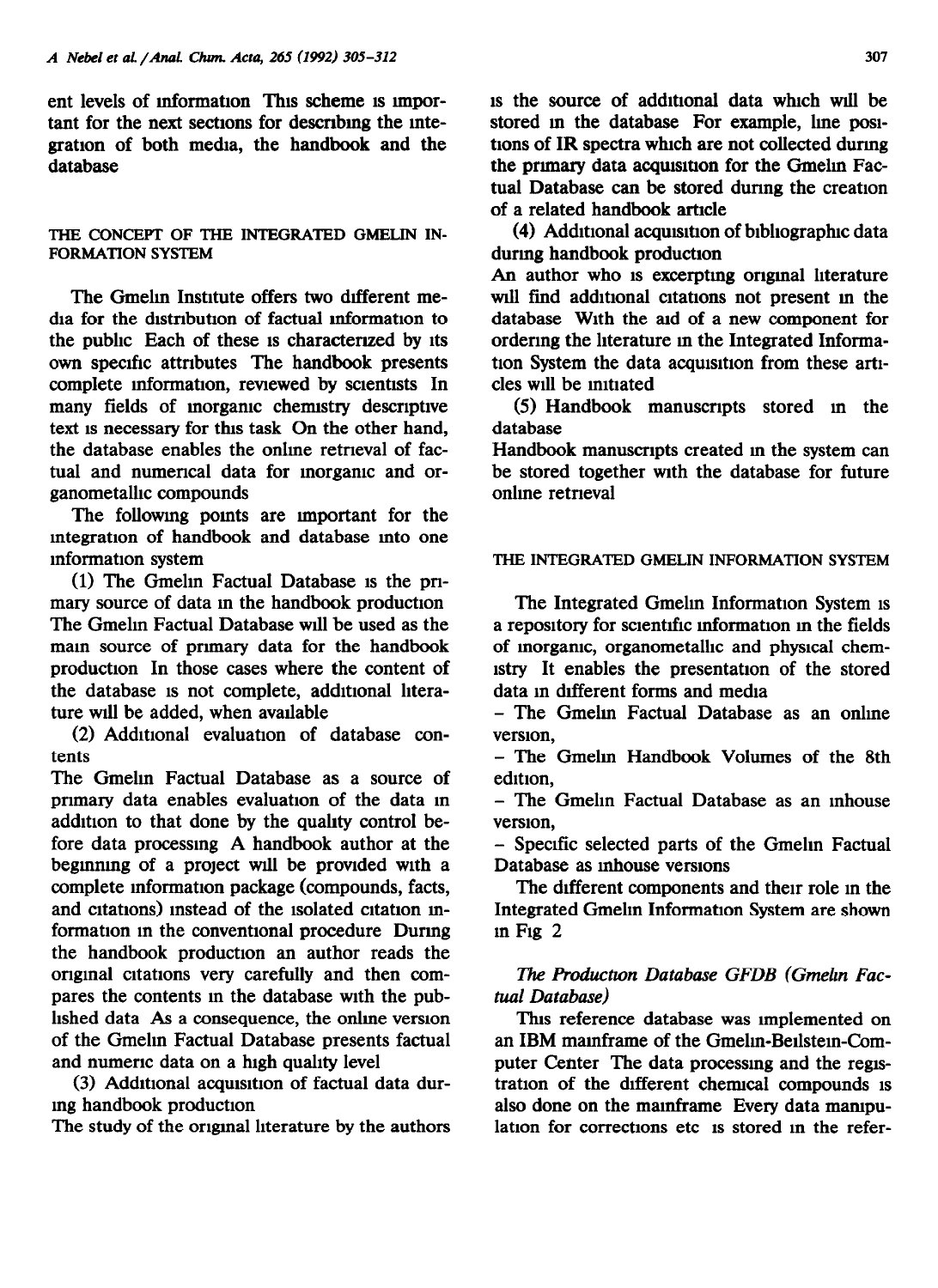

Fig *2 The* Integrated Gmelm Information System

ence database A special download procedure transfers the data to the handbook system

## *The EHE-Database GHDB (Gmelm Handbook Database)*

*The* Gmehn Handbook Database was nnplemented on the central database server m the handbook department WAX6000-320) The file structure consists of 141 files which conforms to the number of facts m the database This file structure was chosen for flexibility in adding new facts (as a group of fields) or elementary fields to the database The database management system for the GFDB and for the GHDB 1s ADABAS (Software AG) The data transfer was reahzed via network connection A copy of those parts of the GFDB which are relevant to a handbook project are stored m the Gmelm Handbook Database

#### l7t.e *adinuustratwn system*

*The* administration system consists of a database where the citation data of pubhcations on a single article level will be stored Additionally, information on the actual status of an article will be incorporated This database enables controlling all of the data acquisition for the Gmelin Factual Database Especially the acquisition from additional literature ordered by handbook authors will be reahzed by the adnumstratlon system This additional acquisition will cover noncontiguous tnne mtervals The followmg list shows the main tasks of the administration system

- Storage for every cltatlon m the whole mtegrated system,

- Storage of status information for every smgle article,

- Control of the whole data acquisition process for the GFDB,

- Ordermg **serylce** for the library,

 $-$  Integration with the reference list controlling database

### *Database mput*

*The* database mput follows three different steps

(1) Excerption of articles from a selected catalogue of 120 Gmelm relevant periodicals The excerption is done with a data acquisition program runnmg on PCs

(2) The data are then transferred on floppy disks to the Gmelin Control Department Before data processmg and registration, the excerpted data are checked partly or m some cases completely to ensure high scientific quality

(3) Durmg data processmg the registration of the different compounds based on then 3-D structure 1s the most unportant step of the database input The registration process is described in an accompanying paper

## *iThe EHE system for computer-auied handbook productwn*

The authors will use two main software applications The Gmelm Electronic Card Index forms the user mterface to the Gmehn Handbook Database, as the text processing system DEC write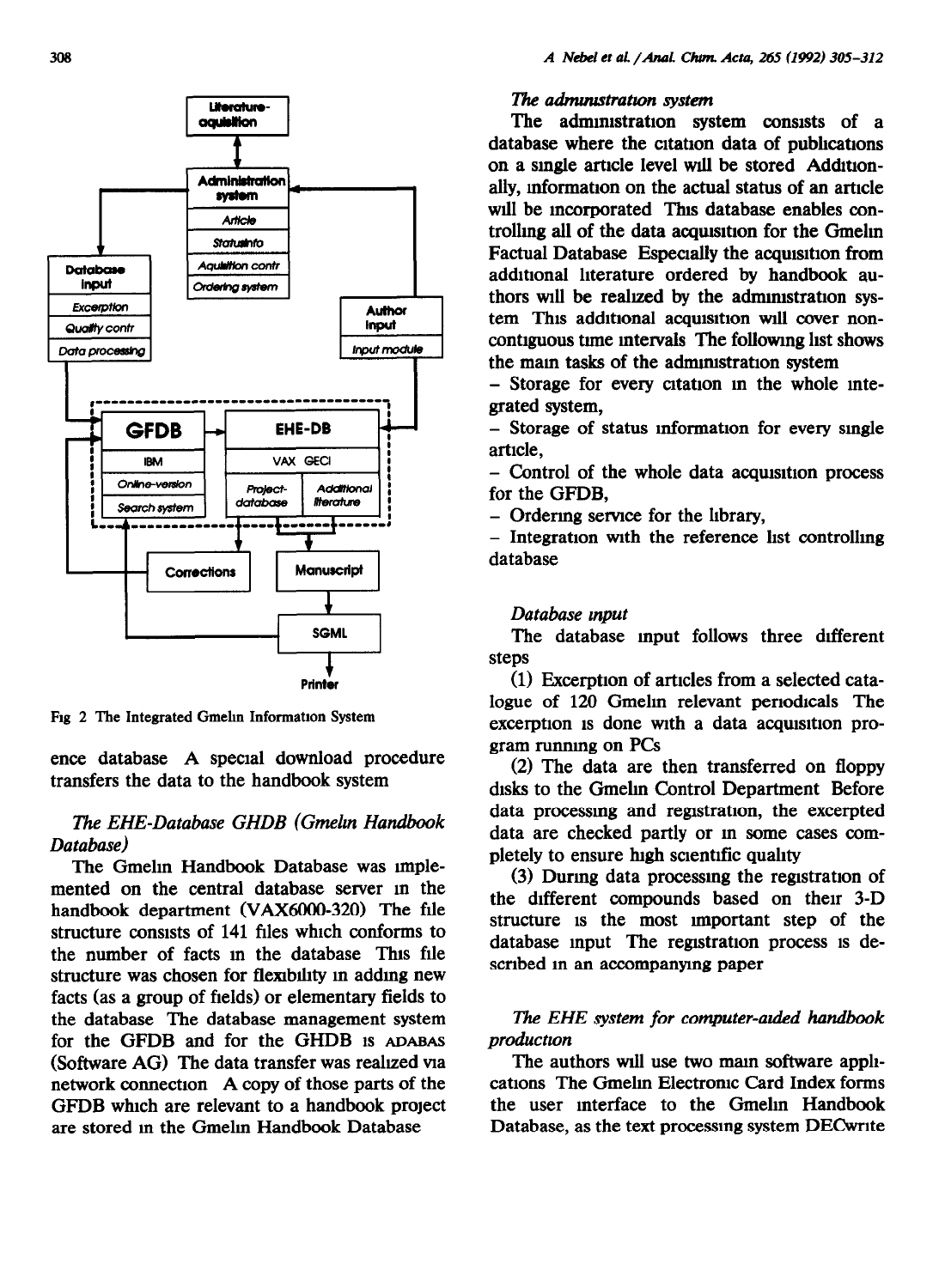

Fig 3 The dataflow from the database to the handbook **volume** 

1s used The Gmelm Electromc Card Index IS described in detail in the last section of this paper The data flow from the production database to the complete handbook volume IS described m the next section

#### **THE DATA FLOW FROM THE PROJECT DATA BASE TO THE HANDBOOK VOLUME**

The details of the data flow in the handbook production process are shown m Fig 3 Wlthm the card index, the author will get the citation mformation from CAS or from the Gmelm Handbook Database. The authors will use the citation data to order the ongmal literature Durmg the study, excerpted data can be stored m special notes fields which are logically connected to one specific citation and a compound After selecting and reordering, which can easily be done in the computer aided system with the card filmg system, an export function is started Within this process a completely formatted draft document IS created It is possible to create automatically documents consutmg of paragraphs, tables and reference hsts The export procedure uses the AFSformat (DEC) which is an ASCII format with tags for formattmg mformafion A subsequent program mdentfies lmeanzed formulas of compounds and adds the markups for sub- and superscript which cannot be stored in database The export files m AFS format are then transformed mto a draft manuscnpt m DDIF format from which the authors prepare final handbook manuscrrpts using the document system **DECwrite** 

DECwrite is a WYSIWYG system which uses the style file constructed for stormg layout and formattmg mformation for document types After a detailed analysis of the typesetting characteristics m the Gmelm Handbook a Gmelm style file was created, use of this style file leads to umformly formatted manuscripts For the data transfer to the prmter, the IS0 standard SGML was chosen This necessitated the development of a converter from DDIF to SGML and, furthermore, the construction of a Document Type Definttion for the Gmelin handbook The Document Type Definition accordmg to the SGML standard contains the description of the structure of a grven document type For further processmg of SGML documents a commercial software package from Exotenca Co was used, especially for parsmg a converted document The complete flow of data from the database to the prmted volume as described 1s now m production and a first handbook volume was created as a result of the new computer aided handbook production technique

Durmg handbook production an author can concentrate on the intellectual parts of his work These are study and excerption of data relevant for a Gmelm handbook project, reordermg, selection and sorting of the contents of the card index, comparison and evaluation of published data and creation of a handbook manuscnpt

The next section describes the development of the Gmelin Electronic Card Index This software system 1s the card filmg system which presents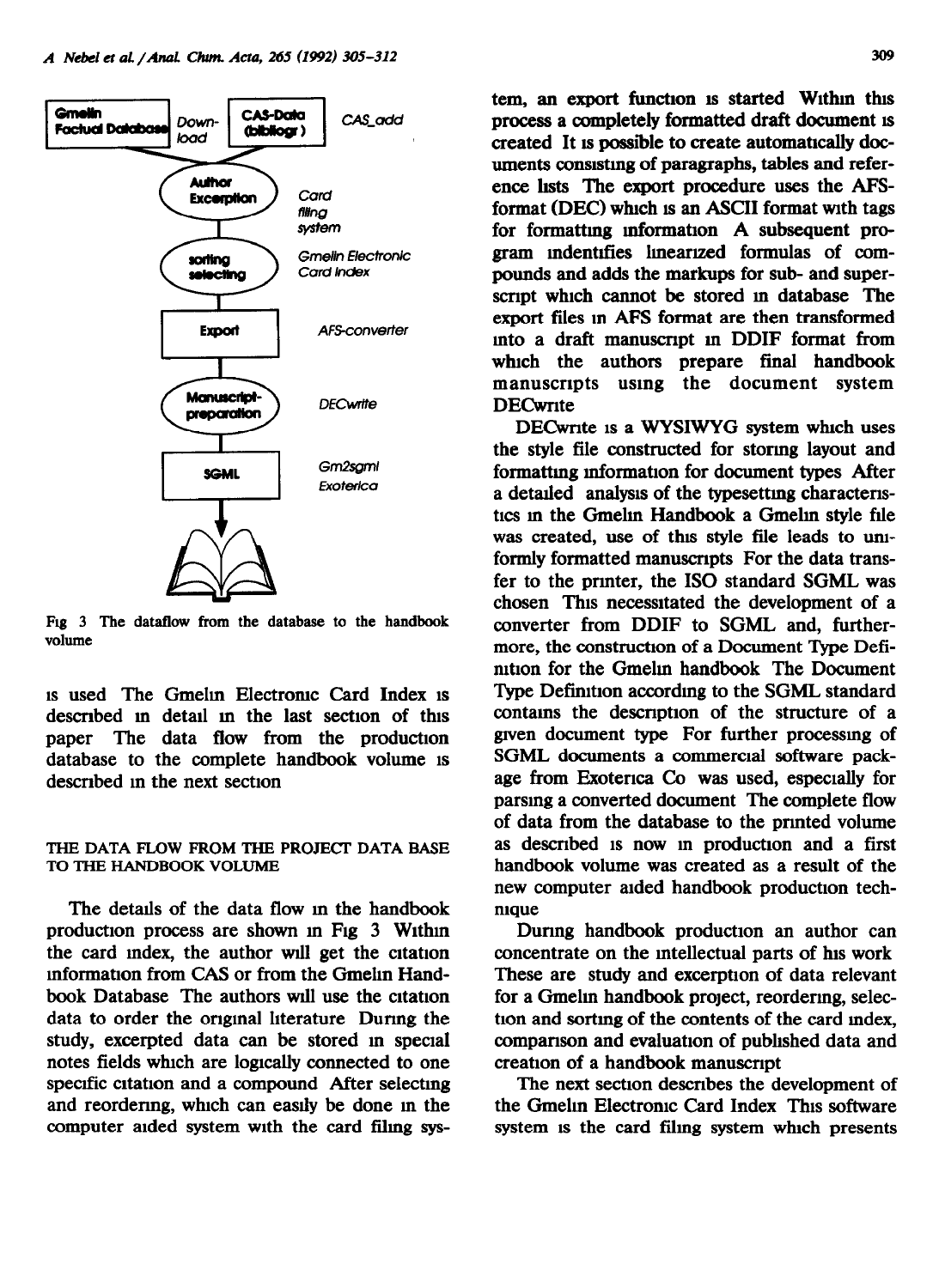specific parts of the Gmelin Factual Database as a primary source of information to the handbook authors It 1s the key software for connectmg database and handbook

#### **THE GMELJN ELECI'RONIC CARD INDEX**

Based on the hypertext system CAMS4 under MS-DOS, the first step of the development was a portation to VAX/VMS Results from a detailed system analysis  $[1-3]$  in the Gmelin handbook department showed the necessity of presentmg the contents of the Gmelm Database to the handbook department in an individual format with different functions for sorting and selection An author needs only a small portion of the complete catalogue of data fields for writing a particular article or section m the Gmelm Handbook Durmg conventional handbook production described m the first section, there IS a complete mverslon of the hierarchy of data structure from the pnmary information (conventional) as citation-compound-facts, to the handbook as compoundfact-citation The organization of the data structure m the Gmelm Database 1s sumlar to the handbook By usmg the Gmehn Database as a source of primary information, the author does not need to mvert the data before wntmg the handbook manuscripts

For reasons described in the previous paragraphs a flemble template generator was developed With the aid of a template, an author 1s able to create his own individual "view" of the related database The main feature of this template is Its function as a "filter" for an ADABAS database

#### The program modules of the Gmelin Electronic *Card Index*

To be compatible with the other apphcatlon programs in the handbook department the implementation of the Gmelin Electronic Card Index was realized on the graphical user interface DECwindows (Digital Equipment Corporation) The software package for direct database access mcludes three modules The commumcatlon to the database management system ADABAS (software AG) was obtained by means of a special data dictionary The program "FILEPREP" allows creation of this data dictionary, which can be accessed by the other modules It 1s based on the "field definition table" of ADABAS The main function of this module is to add descriptive long names to the structure of the underlymg database structure

The module "PAINT" is the template generator The designer of the template 1s able to place descriptive text and field cells on a window which can be compared with a working area Within a selection box, the fields which are available m the connected database file can be selected After a selection process mvolvmg movmg through the list wth up and down arrows, the field 1s placed at the cursor position. The location of the field cell on the template can be changed by mouse pointer dragging The display format of a field



**Fig** *4 The* programs **of the Gmelm Electromc Card Index**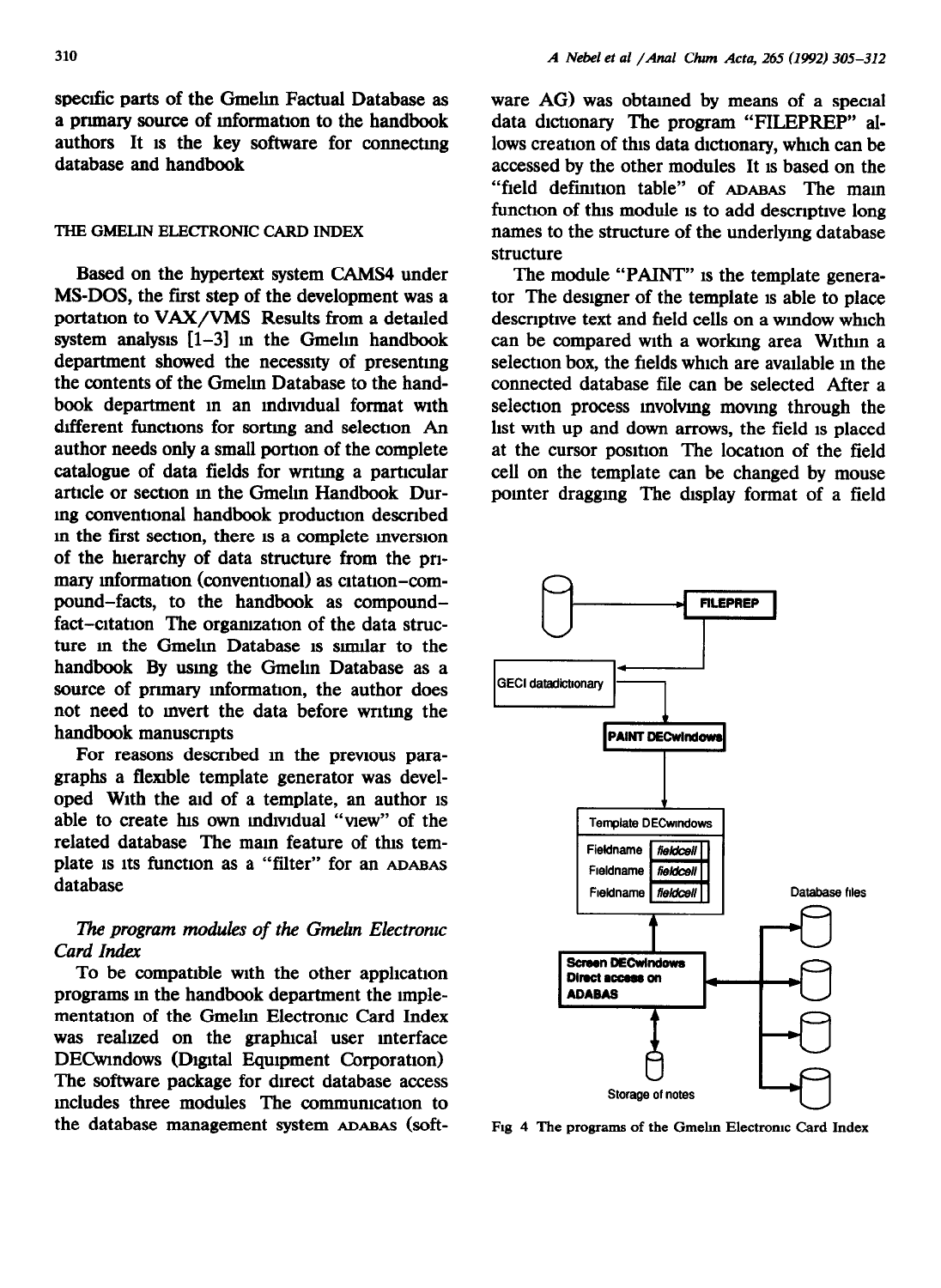| <b>CATION</b><br>SCREEN IDENTIFI                                                                         | 同盟                                                                                    |
|----------------------------------------------------------------------------------------------------------|---------------------------------------------------------------------------------------|
| <b>Notes</b><br>E<br>E                                                                                   | dien                                                                                  |
| fication<br>Substance Identi                                                                             |                                                                                       |
| CAS Regno<br>1104<br><b>Greiin</b> Regno                                                                 |                                                                                       |
| Linearized Formula 03                                                                                    |                                                                                       |
|                                                                                                          |                                                                                       |
| ő<br>Component<br>Molecular Formula                                                                      | The Same of                                                                           |
| $\frac{0}{2}$<br>Ligand Search Ke                                                                        | File Notes<br>Citation                                                                |
| Gaseus<br>Aggregate State                                                                                | ₫<br>щ<br>warburg.<br><b>Authors</b>                                                  |
| Types of Substance                                                                                       |                                                                                       |
| 47.988<br>بو<br>م<br>Molecular Weig                                                                      | ₿<br>(Leipzig)<br>i<br>Physi<br>E<br>$\overset{\bullet}{\bullet}$<br>Journal<br>Title |
| Find<br>Û<br>1104<br>D<br>SUBSET 1 of 1                                                                  |                                                                                       |
| <b>NOILISO AMODED NEEDS</b>                                                                              | ۰<br>ر<br>پر<br>$\frac{0}{Z}$                                                         |
| Decomposition<br>File Notes                                                                              | ۰<br>1902 /<br>Year                                                                   |
| 1104<br><b>Gmelin</b> Regno                                                                              | $-1302$<br>1286<br>peges<br>P                                                         |
| 100 deg C<br>Temperature                                                                                 | <b>ANPYAZ</b><br>Coden                                                                |
| (no solvent)<br>neat<br>Solvents                                                                         | ٥ļ<br>Journal                                                                         |
| Remarks                                                                                                  | ⊽                                                                                     |
|                                                                                                          | Find<br>$\blacksquare$<br>271795<br>IJ<br>Direct Access                               |
| pago<br>Handbook Yol<br>1007<br>4<br>Handbook<br>Mual<br>$\ddot{\bullet}$<br>ঢ়<br>₫<br>271796<br>Litref |                                                                                       |
|                                                                                                          |                                                                                       |
| Find<br>0<br>59<br>IJ<br>SUBSET 1 of 4                                                                   | Edit<br>Add                                                                           |



 $\pmb{\mathcal{N}}$